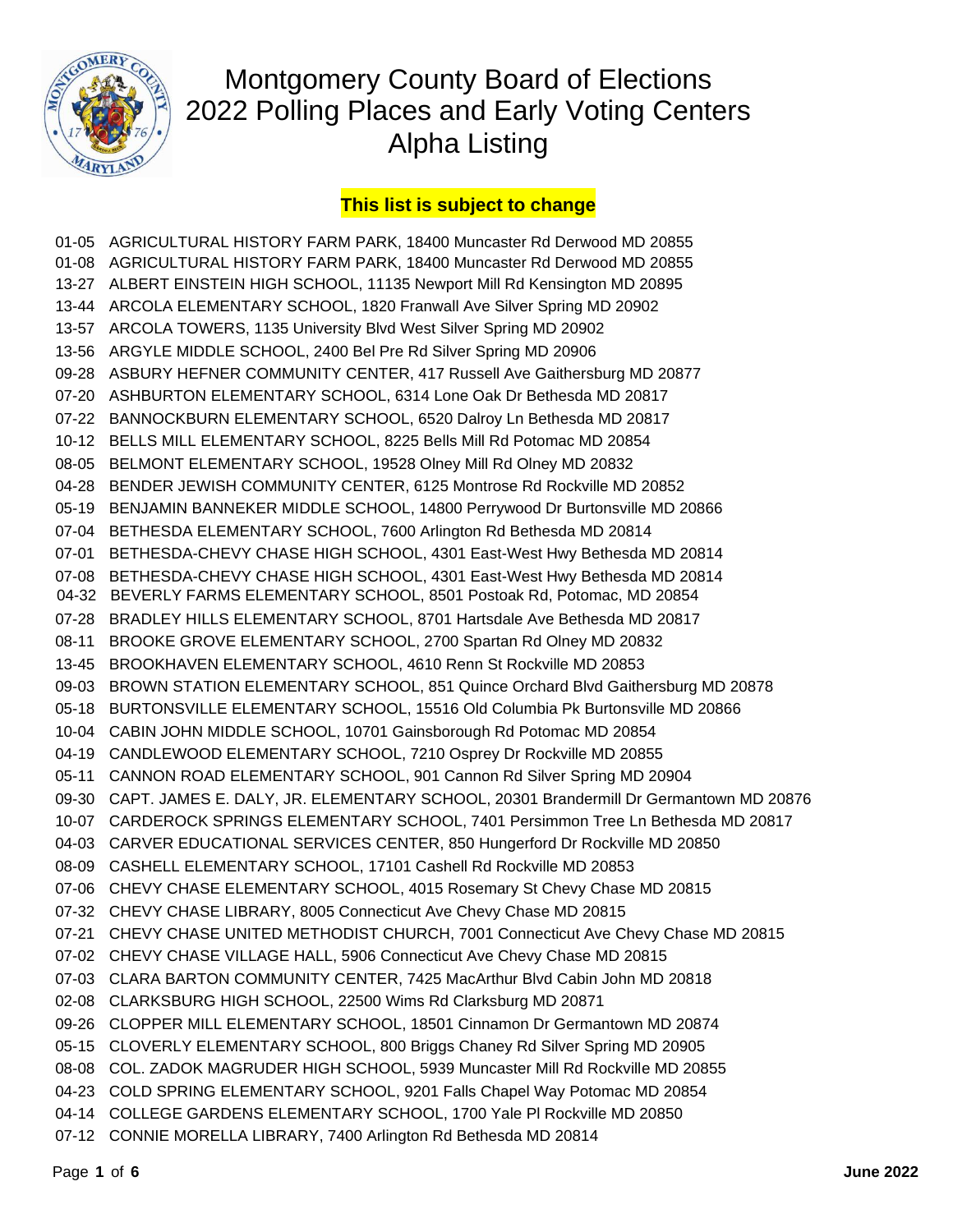Page **2** of **6 June 2022** 05-10 CRESTHAVEN ELEMENTARY SCHOOL, 1234 Cresthaven Dr Silver Spring MD 20903 05-24 CRESTHAVEN ELEMENTARY SCHOOL/GHOST, 1234 Cresthaven Dr Silver Spring MD 20903 12-01 DAMASCUS HIGH SCHOOL, 25921 Ridge Rd Damascus MD 20872 12-05 DAMASCUS HIGH SCHOOL, 25921 Ridge Rd Damascus MD 20872 01-07 DAMASCUS SENIOR CENTER. 9701 Main St, #2, Damascus, MD 20872 06-09 DARNESTOWN ELEMENTARY SCHOOL, 15030 Turkey Foot Rd Gaithersburg MD 20878 13-67 DON BOSCO CRISTO REY HIGH SCHOOL, 1010 Larch Ave Takoma Park, MD 20912 05-01 DR. CHARLES DREW ELEMENTARY SCHOOL, 1200 Swingingdale Dr Silver Spring MD 20905 02-05 DR. MARTIN LUTHER KING, JR. MIDDLE SCHOOL, 13737 Wisteria Dr Germantown MD 20874 09-25 DR. SALLY K. RIDE ELEMENTARY SCHOOL, 21301 Seneca Crossing Dr Germantown MD 20876 13-52 EARLE B. WOOD MIDDLE SCHOOL, 14615 Bauer Dr Rockville MD 20853 05-21 EAST COUNTY COMMUNITY RECREATION CENTER, 3310 Gateshead Manor Way Silver Spring MD 20904 13-08 EAST SILVER SPRING ELEMENTARY SCHOOL, 631 Silver Spring Ave Silver Spring MD 20910 13-15 EASTERN MIDDLE SCHOOL, 300 University Blvd East Silver Spring MD 20901 13-46 ENGLISH MANOR SCHOOL, 4511 Bestor Dr Rockville MD 20853 05-17 FAIRLAND SCHOOL CENTER, 13313 Old Columbia Pk Silver Spring MD 20904 04-13 FARMLAND ELEMENTARY SCHOOL, 7000 Old Gate Rd Rockville MD 20852 09-06 FIELDS ROAD ELEMENTARY SCHOOL, One School Dr Gaithersburg MD 20878 13-31 FLORA M. SINGER ELEMENTARY SCHOOL, 2600 Hayden Dr Silver Spring MD 20902 13-58 FLORA M. SINGER ELEMENTARY SCHOOL, 2600 Hayden Dr Silver Spring MD 20902 09-37 FLOWER HILL ELEMENTARY SCHOOL, 18425 Flower Hill Way Gaithersburg MD 20879 09-39 FLOWER HILL ELEMENTARY SCHOOL, 18425 Flower Hill Way Gaithersburg MD 20879 09-47 FLOWER HILL ELEMENTARY SCHOOL, 18425 Flower Hill Way Gaithersburg MD 20879 08-03 FLOWER VALLEY ELEMENTARY SCHOOL, 4615 Sunflower Dr Rockville MD 20853 13-11 FOREST KNOLLS ELEMENTARY SCHOOL, 10830 Eastwood Ave Silver Spring MD 20901 09-21 FOREST OAK MIDDLE SCHOOL, 651 Saybrooke Oaks Blvd Gaithersburg MD 20877 09-18 FOX CHAPEL ELEMENTARY SCHOOL, 19315 Archdale Rd Germantown MD 20876 05-03 FRANCIS SCOTT KEY MIDDLE SCHOOL, 910 Schindler Dr Silver Spring MD 20903 07-26 FRIENDSHIP HEIGHTS VILLAGE CENTER, 4433 South Park Ave Chevy Chase MD 20815 01-03 GAITHERSBURG CHURCH OF THE NAZARENE, 8921 Warfield Rd Gaithersburg MD 20882 09-01 GAITHERSBURG ELEMENTARY SCHOOL, 35 North Summit Ave Gaithersburg MD 20877 09-02 GAITHERSBURG HIGH SCHOOL, 101 Education Blvd Gaithersburg MD 20877 09-07 GAITHERSBURG LIBRARY, 18330 Montgomery Village Ave Gaithersburg MD 20879 09-20 GAITHERSBURG MIDDLE SCHOOL, 2 Teachers Way Gaithersburg MD 20877 05-12 GALWAY ELEMENTARY SCHOOL, 12612 Galway Dr Silver Spring MD 20904 04-08 GARRETT PARK ELEMENTARY SCHOOL, 4810 Oxford St Kensington MD 20895 04-33 GARRETT PARK ELEMENTARY SCHOOL, 4810 Oxford St Kensington MD 20895 13-01 GEORGIAN FOREST ELEMENTARY SCHOOL, 3100 Regina Dr Silver Spring MD 20906 09-41 GERMANTOWN ELEMENTARY SCHOOL, 19110 Liberty Mill Rd Germantown MD 20874 13-32 GLEN HAVEN ELEMENTARY SCHOOL, 10900 Inwood Ave Silver Spring MD 20902 13-63 GLENALLAN ELEMENTARY SCHOOL, 12520 Heurich Rd Silver Spring MD 20902 01-02 GOSHEN ELEMENTARY SCHOOL, 8701 Warfield Rd Gaithersburg MD 20882 06-10 GREAT SENECA CREEK ELEMENTARY SCHOOL, 13010 Dairymaid Dr Germantown MD 20874 05-02 GREENCASTLE ELEMENTARY SCHOOL, 13611 Robey Rd Silver Spring MD 20904 07-25 GROSVENOR SCHOOL CENTER, 5701 Grosvenor Ln Bethesda MD 20814 13-65 GWENDOLYN E. COFFIELD COMMUNITY RECREATION CENTER, 2450 Lyttonsville Rd Silver Spring MD 20910 02-06 HALLIE WELLS MIDDLE SCHOOL, 11701 Little Seneca Pkwy Clarksburg MD 20871 10-05 HERBERT HOOVER MIDDLE SCHOOL, 8810 Postoak Rd Potomac MD 20854 13-29 HIGHLAND ELEMENTARY SCHOOL, 3100 Medway St Silver Spring MD 20902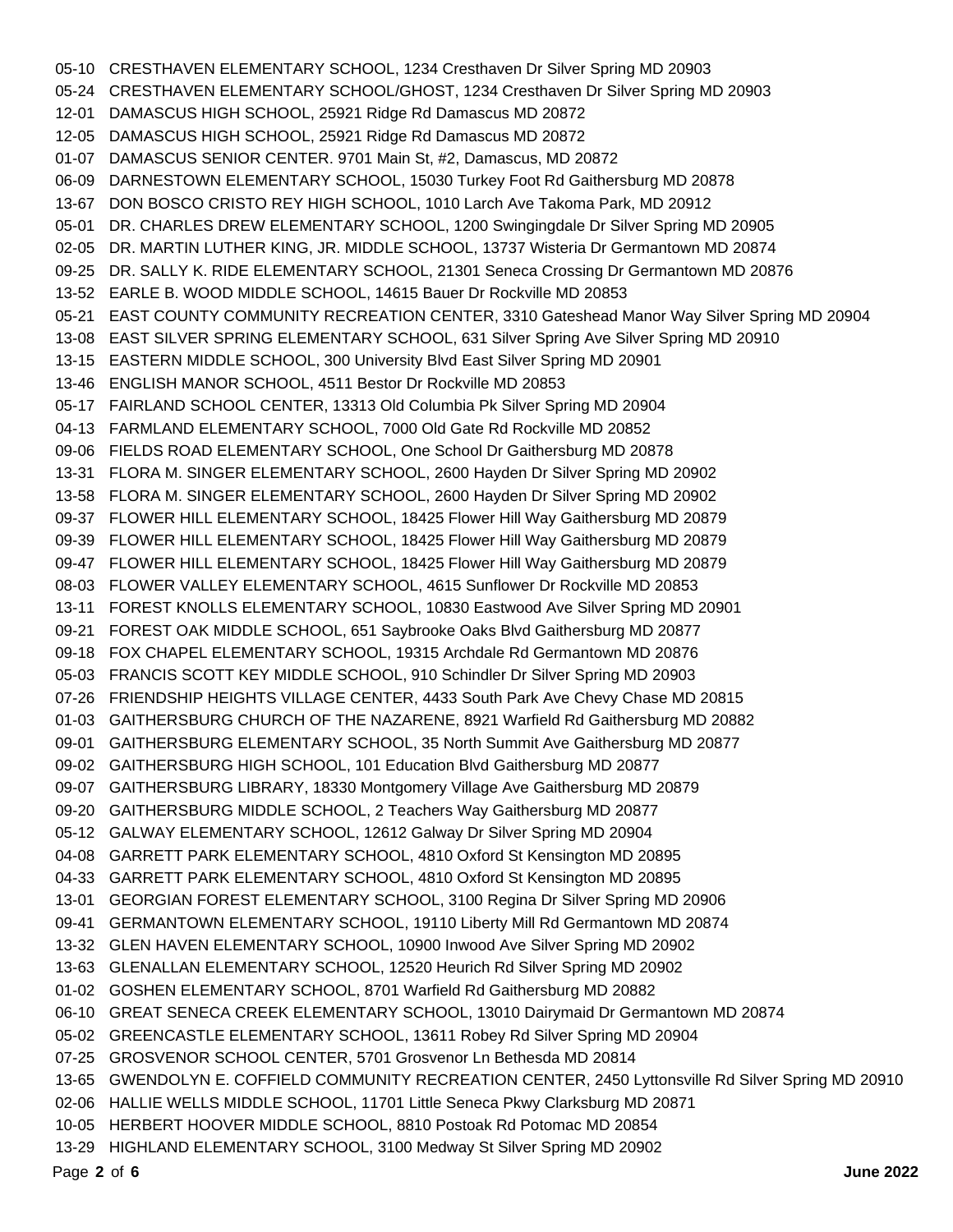13-13 HIGHLAND VIEW ELEMENTARY SCHOOL, 9010 Providence Ave Silver Spring MD 20901 13-24 HOLY CROSS RESOURCE INSTITUTE, 9805 Dameron Dr Silver Spring MD 20902 13-07 IMAAM CENTER, 9100 Georgia Avenue Silver Spring MD 20910 13-71 INTER-FAITH CHAPEL, 3680 South Leisure World Blvd Silver Spring MD 20906 09-40 IZAAK WALTON LEAGUE OF AMERICA, 707 Conservation Ln Gaithersburg MD 20878 05-06 JACKSON ROAD ELEMENTARY SCHOOL, 900 Jackson Rd, Silver Spring, MD 20904 13-61 JAMES HUBERT BLAKE HIGH SCHOOL, 300 Norwood Rd Silver Spring MD 20905 05-14 JOANN LELECK ELEMENTARY SCHOOL AT BROAD ACRES, 710 Beacon Rd Silver Spring MD 20903 13-02 JOHN F. KENNEDY HIGH SCHOOL, 1901 Randolph Rd Silver Spring MD 20902 03-02 JOHN POOLE MIDDLE SCHOOL, 17014 Tom Fox Ave Poolesville MD 20837 02-07 JOHN T. BAKER MIDDLE SCHOOL, 25400 Oak Dr Damascus MD 20872 12-02 JOHN T. BAKER MIDDLE SCHOOL, 25400 Oak Dr Damascus MD 20872 06-01 JONES LANE ELEMENTARY SCHOOL, 15110 Jones Ln Gaithersburg MD 20878 01-04 JUDITH A. RESNIK ELEMENTARY SCHOOL, 7301 Hadley Farms Dr Gaithersburg MD 20879 04-02 JULIUS WEST MIDDLE SCHOOL, 651 Great Falls Rd Rockville MD 20850 13-33 KEMP MILL ELEMENTARY SCHOOL, 411 Sisson St Silver Spring MD 20902 13-38 KENSINGTON-PARKWOOD ELEMENTARY SCHOOL, 4710 Saul Rd Kensington MD 20895 02-02 KINGSVIEW MIDDLE SCHOOL, 18909 Kingsview Rd Germantown MD 20874 02-04 LAKE SENECA ELEMENTARY SCHOOL, 13600 Wanegarden Dr Germantown MD 20874 09-35 LAKELANDS PARK MIDDLE SCHOOL, 1200 Main St Gaithersburg MD 20878 04-24 LAKEWOOD ELEMENTARY SCHOOL, 2534 Lindley Ter Rockville MD 20850 01-01 LAYTONSVILLE ELEMENTARY SCHOOL, 21401 Laytonsville Rd Gaithersburg MD 20882 12-06 LAYTONSVILLE ELEMENTARY SCHOOL, 21401 Laytonsville Rd Gaithersburg MD 20882 01-06 LAYTONSVILLE GOLF COURSE, 7130 Dorsey Rd Laytonsville MD 20882 13-54 LEISURE WORLD CLUBHOUSE I, 3700 Rossmoor Blvd Silver Spring MD 20906 13-69 LEISURE WORLD CLUBHOUSE II, 3300 North Leisure World Blvd Silver Spring MD 20906 02-10 LITTLE BENNETT ELEMENTARY SCHOOL, 23930 Burdette Forest Rd Clarksburg MD 20871 07-24 LITTLE FLOWER SCHOOL HALL, 5601 Massachusetts Ave Bethesda MD 20816 12-04 LOIS P. ROCKWELL ELEMENTARY SCHOOL, 24555 Cutsail Dr Damascus MD 20872 04-06 LONE OAK SCHOOL CENTER, 1010 Grandin Ave Rockville MD 20851 08-02 LONGWOOD COMMUNITY RECREATION CENTER, 19300 Georgia Ave Brookeville, MD 20833 08-16 LONGWOOD COMMUNITY RECREATION CENTER, 19300 Georgia Ave Brookeville, MD 20833 04-17 LUXMANOR ELEMENTARY SCHOOL, 6201 Tilden Ln Rockville MD 20852 07-09 LYNBROOK SCHOOL CENTER, 8001 Lynbrook Dr Bethesda MD 20814 13-19 MARGARET SCHWEINHAUT SENIOR CENTER, 1000 Forest Glen Rd Silver Spring MD 20901 13-53 MARGARET SCHWEINHAUT SENIOR CENTER, 1000 Forest Glen Rd Silver Spring MD 20901 05-23 MARILYN J. PRAISNER COMMUNITY RECREATION CENTER, 14906 Old Columbia Pk Burtonsville MD 20866 04-09 MEADOW HALL ELEMENTARY SCHOOL, 951 Twinbrook Pkwy Rockville MD 20851 05-16 MID-COUNTY COMMUNITY RECREATION CENTER, 2004 Queensguard Rd Silver Spring MD 20906 13-49 MID-COUNTY COMMUNITY RECREATION CENTER, 2004 Queensguard Rd Silver Spring MD 20906 09-04 MILL CREEK TOWNE ELEMENTARY SCHOOL, 17700 Park Mill Dr Rockville MD 20855 11-00 MONOCACY ELEMENTARY SCHOOL, 18801 Barnesville Rd Dickerson MD 20842 13-47 MONTGOMERY COLLEGE CULTURAL ARTS CENTER, 7995 Georgia Ave Silver Spring MD 20910 09-05 MONTGOMERY VILLAGE MIDDLE SCHOOL, 19300 Watkins Mill Rd Montgomery Village MD 20886 09-15 MONTGOMERY VILLAGE MIDDLE SCHOOL, 19300 Watkins Mill Rd Montgomery Village MD 20886 09-46 MONTGOMERY VILLAGE MIDDLE SCHOOL, 19300 Watkins Mill Rd Montgomery Village MD 20886 06-04 NANCY H. DACEK N. POTOMAC COMMUNITY RECREATION CENTER, 13850 Travilah Rd Rockville MD 20850 06-08 NANCY H. DACEK N. POTOMAC COMMUNITY RECREATION CENTER, 13850 Travilah Rd Rockville MD 20850 09-34 NEELSVILLE MIDDLE SCHOOL, 11700 Neelsville Church Rd Germantown MD 20876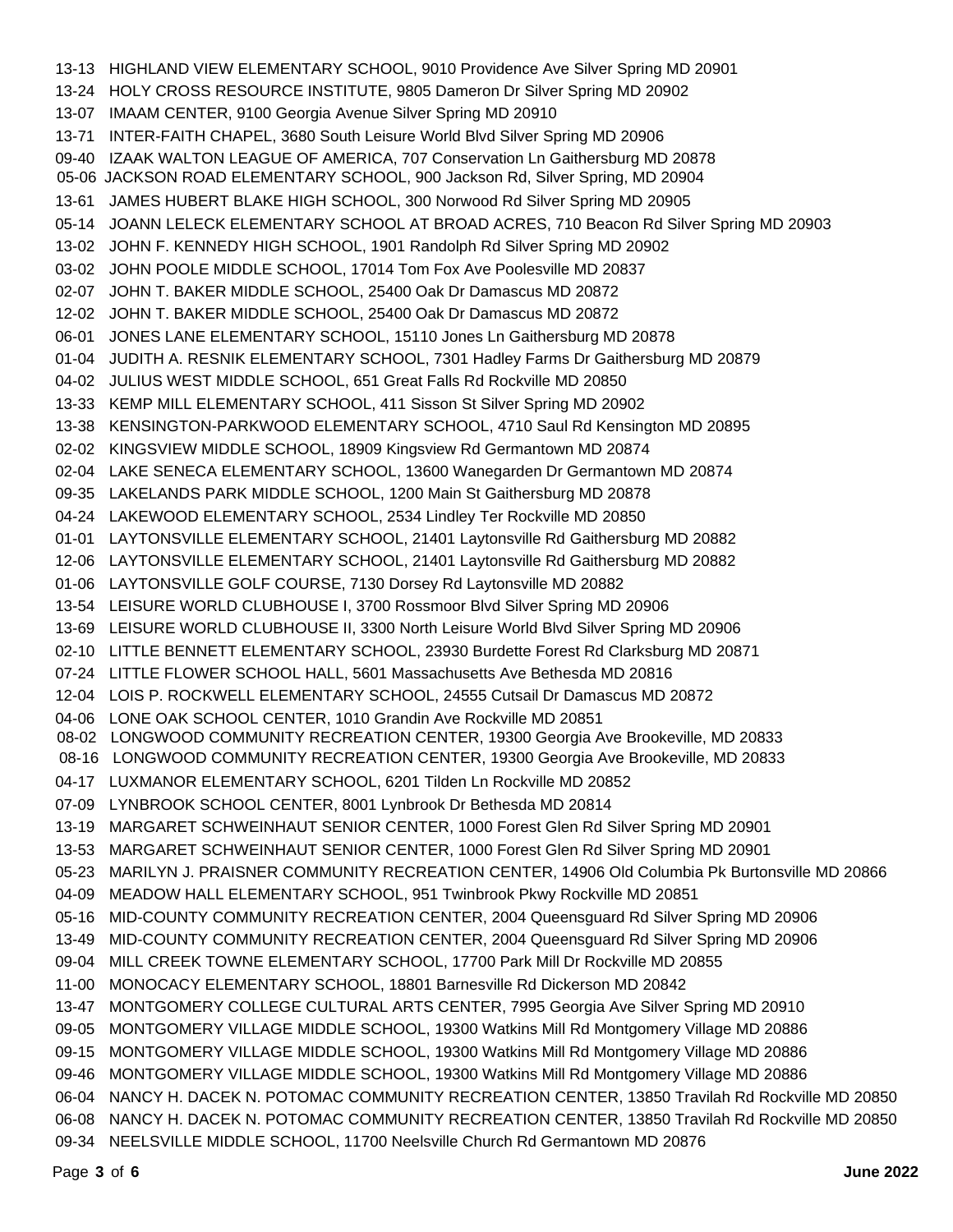09-14 NEIGHBORHOOD CHURCH (DERWOOD ALLIANCE), 16501 Redland Rd Rockville MD 20855 13-34 NEWPORT MILL MS, 11311 Newport Mill Rd Kensington, MD 20895 07-19 NORTH BETHESDA MIDDLE SCHOOL, 8935 Bradmoor Dr Bethesda MD 20817 07-16 NORTH CHEVY CHASE ELEMENTARY SCHOOL, 3700 Jones Bridge Rd Chevy Chase MD 20815 06-11 NORTHWEST HIGH SCHOOL, 13501 Richter Farm Rd Germantown MD 20874 06-15 NORTHWEST HIGH SCHOOL, 13501 Richter Farm Rd Germantown MD 20874 13-20 NORTHWOOD HIGH SCHOOL, 919 University Blvd, W, Silver Spring 20901 13-18 OAK VIEW ELEMENTARY SCHOOL, 400 East Wayne Ave Silver Spring MD 20901 08-01 OLNEY ELEMENTARY SCHOOL, 3401 Queen Mary Dr Olney MD 20832 10-09 OUR LADY OF MERCY SCHOOL, 9222 Kentsdale Dr Potomac MD 20854 04-04 PARKSIDE CLUBHOUSE NORTH, 10522 Montrose Ave Bethesda MD 20814 10-11 PAULINE BETZ ADDIE TENNIS CENTER, 7801 Democracy Blvd Bethesda MD 20817 13-23 PINE CREST ELEMENTARY SCHOOL, 201 Woodmoor Dr Silver Spring MD 20901 13-06 PINEY BRANCH ELEMENTARY SCHOOL, 7510 Maple Ave Takoma Park MD 20912 03-01 POOLESVILLE ELEMENTARY SCHOOL, 19565 Fisher Ave Poolesville MD 20837 10-13 POTOMAC COMMUNITY RECREATION CENTER, 11315 Falls Rd Potomac MD 20854 10-02 POTOMAC ELEMENTARY SCHOOL, 10311 River Rd Potomac MD 20854 10-01 POTOMAC UNITED METHODIST CHURCH, 9908 South Glen Rd Potomac MD 20854 06-05 QUINCE ORCHARD HIGH SCHOOL, 15800 Quince Orchard Rd Gaithersburg MD 20878 06-13 QUINCE ORCHARD LIBRARY, 15831 Quince Orchard Rd Gaithersburg MD 20878 06-18 QUINCE ORCHARD LIBRARY/GHOST, 15831 Quince Orchard Rd Gaithersburg MD 20878 09-27 RACHEL CARSON ELEMENTARY SCHOOL, 100 Tschiffely Square Rd Gaithersburg MD 20878 04-05 RICHARD MONTGOMERY HIGH SCHOOL, 250 Richard Montgomery Dr Rockville MD 20852 05-04 RIDERWOOD VILLAGE, 3120 Gracefield Rd Silver Spring MD 20904 06-03 RIDGEVIEW MIDDLE SCHOOL, 16600 Raven Rock Dr Gaithersburg MD 20878 06-17 RIDGEVIEW MIDDLE SCHOOL, 16600 Raven Rock Dr Gaithersburg MD 20878 09-13 RIDGEVIEW MIDDLE SCHOOL, 16600 Raven Rock Dr Gaithersburg MD 20878 04-11 RITCHIE PARK ELEMENTARY SCHOOL, 1514 Dunster Rd Rockville MD 20854 04-25 RITCHIE PARK ELEMENTARY SCHOOL, 1514 Dunster Rd Rockville MD 20854 10-10 RIVER FALLS SWIM CLUB, 7915 Horseshoe Ln Potomac MD 20854 04-20 ROBERT FROST MIDDLE SCHOOL, 9201 Scott Dr Rockville MD 20850 04-42 ROBERT FROST MIDDLE SCHOOL, 9201 Scott Dr Rockville MD 20850 09-29 ROBERTO CLEMENTE MIDDLE SCHOOL, 18808 Waring Station Rd Germantown MD 20874 13-39 ROCK CREEK FOREST ELEMENTARY SCHOOL, 8330 Grubb Rd Chevy Chase MD 20815 13-51 ROCK CREEK VALLEY ELEMENTARY SCHOOL, 5121 Russett Rd Rockville MD 20853 13-40 ROCK VIEW ELEMENTARY SCHOOL, 3901 Denfeld Ave Kensington MD 20895 04-15 ROCKING HORSE ROAD CENTER, 4910 Macon Rd Rockville MD 20852 04-26 ROCKING HORSE ROAD CENTER, 4910 Macon Rd Rockville MD 20852 04-01 ROCKVILLE HIGH SCHOOL, 2100 Baltimore Rd Rockville MD 20851 02-01 ROCKY HILL MIDDLE SCHOOL, 22401 Brick Haven Way Clarksburg MD 20871 13-22 ROLLING TERRACE ELEMENTARY SCHOOL, 705 Bayfield St Takoma Park MD 20912 07-05 ROLLINGWOOD SCHOOL CENTER, 3200 Woodbine St Chevy Chase MD 20815 08-12 ROSA M. PARKS MIDDLE SCHOOL, 19200 Olney Mill Rd Olney MD 20832 13-16 ROSEMARY HILLS ELEMENTARY SCHOOL, 2111 Porter Rd Silver Spring MD 20910 09-31 ROSEMONT ELEMENTARY SCHOOL, 16400 Alden Ave Gaithersburg MD 20877 08-07 ROSS BODDY COMMUNITY RECREATION CENTER, 18529 Brooke Rd Sandy Spring, MD 20860 13-36 SARGENT SHRIVER ELEMENTARY SCHOOL, 12518 Greenly St Silver Spring MD 20906 09-08 SENECA VALLEY HIGH SCHOOL, 19401 Crystal Rock Dr Germantown MD 20874 08-04 SEQUOYAH ELEMENTARY SCHOOL, 17301 Bowie Mill Rd Derwood MD 20855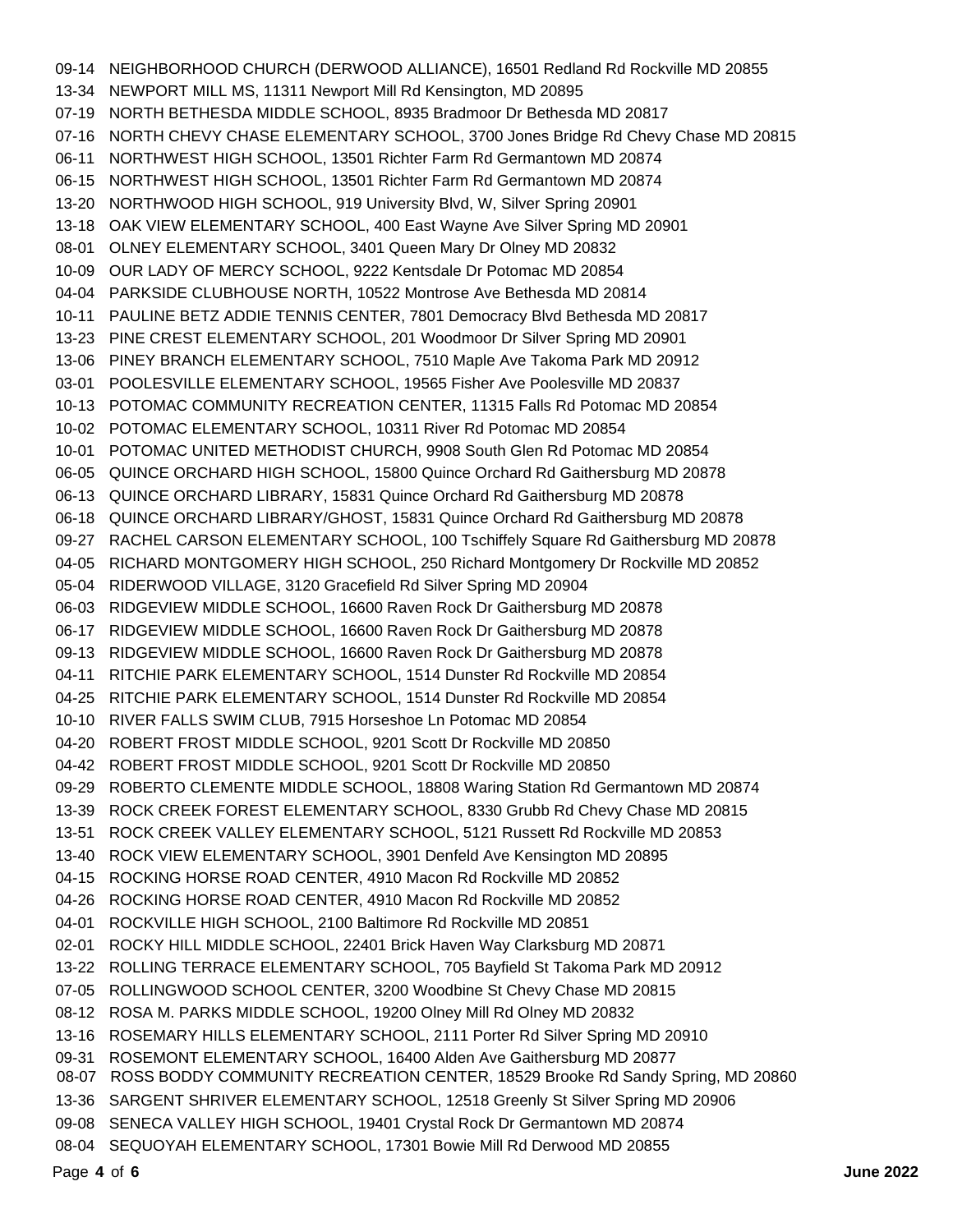10-03 SEVEN LOCKS ELEMENTARY SCHOOL, 9500 Seven Locks Rd Bethesda MD 20817 09-36 SHADY GROVE MIDDLE SCHOOL, 8100 Midcounty Hwy Gaithersburg MD 20877 04-34 SHADY GROVE PRESBYTERIAN CHURCH, 16911 Redland Rd Derwood MD 20855 08-18 SHERWOOD ELEMENTARY SCHOOL, 1401 Olney-Sandy Spring Rd Sandy Spring MD 20860 08-06 SHERWOOD HIGH SCHOOL, 300 Olney-Sandy Spring Rd Sandy Spring MD 20860 08-17 SHERWOOD HIGH SCHOOL, 300 Olney-Sandy Spring Rd Sandy Spring MD 20860 13-03 SILVER CREEK MIDDLE SCHOOL, 3701 Saul Rd Kensington MD 20895 13-05 SILVER SPRING CIVIC BUILDING, 1 Veterans Pl Silver Spring MD 20910 13-10 SILVER SPRING CIVIC BUILDING, 1 Veterans Pl Silver Spring MD 20910 13-50 SLIGO CREEK ELEMENTARY SCHOOL, 500 Schuyler Rd Silver Spring MD 20910 02-12 SNOWDEN FARM ELEMENTARY SCHOOL, 22500 Sweetspire Dr, Clarksburg MD 20871 07-11 SOMERSET ELEMENTARY SCHOOL, 5811 Warwick Pl Chevy Chase MD 20815 06-07 SPARK M. MATSUNAGA ELEMENTARY SCHOOL, 13902 Bromfield Rd Germantown MD 20874 05-05 SPRINGBROOK HIGH SCHOOL, 201 Valley Brook Dr Silver Spring MD 20904 05-22 SPRINGBROOK HIGH SCHOOL, 201 Valley Brook Dr Silver Spring MD 20904 06-02 SS. PETER AND PAUL ORTHODOX CHURCH, 10620 River Rd Potomac MD 20854 07-27 ST. DUNSTAN'S EPISCOPAL CHURCH, 5450 Massachusetts Ave Bethesda MD 20816 04-30 ST. ELIZABETH CATHOLIC SCHOOL, 917 Montrose Rd Rockville MD 20852 07-10 ST. JANE FRANCES DE CHANTAL CATHOLIC CHURCH, 9601 Old Georgetown Rd Bethesda MD 20814 13-37 ST. JOHN'S EVANGELICAL LUTHERAN CHURCH, 4629 Aspen Hill Rd Rockville MD 20853 13-14 ST. LUKE LUTHERAN CHURCH, 9100 Colesville Rd Silver Spring MD 20910 13-64 ST. MATTHEW PRESBYTERIAN CHURCH, 4001 Bel Pre Rd Silver Spring MD 20906 09-24 ST. ROSE OF LIMA PARISH, 11701 Clopper Rd Gaithersburg MD 20878 09-11 STEDWICK ELEMENTARY SCHOOL, 10631 Stedwick Rd Montgomery Village MD 20886 13-59 STEPHEN KNOLLS SCHOOL, 10731 St. Margarets Way Kensington MD 20895 06-14 STONE MILL ELEMENTARY SCHOOL, 14323 Stonebridge View Dr North Potomac MD 20878 13-55 STRATHMORE ELEMENTARY SCHOOL, 3200 Beaverwood Ln Silver Spring MD 20906 09-22 STRAWBERRY KNOLL ELEMENTARY SCHOOL, 18820 Strawberry Knoll Rd Gaithersburg MD 20879 09-33 SUMMIT HALL ELEMENTARY SCHOOL, 101 West Deer Park Rd Gaithersburg MD 20877 09-44 SUMMIT HALL ELEMENTARY SCHOOL, 101 West Deer Park Rd Gaithersburg MD 20877 13-04 TAKOMA PARK ELEMENTARY SCHOOL, 7511 Holly Ave Takoma Park MD 20912 13-21 TAKOMA PARK MIDDLE SCHOOL, 7611 Piney Branch Rd Silver Spring MD 20910 13-68 TAKOMA PARK RECREATION CENTER, 7315 New Hampshire Ave Takoma Park MD 20912 13-42 THE ARC MONTGOMERY COUNTY KARASIK CENTER, 10611 Tenbrook Dr Silver Spring MD 20901 07-31 THE PROMENADE PARTY ROOM, 5225 Pooks Hill Rd Bethesda MD 20814 04-16 THOMAS S. WOOTTON HIGH SCHOOL, 2100 Wootton Pkwy Rockville MD 20850 04-21 THOMAS S. WOOTTON HIGH SCHOOL, 2100 Wootton Pkwy Rockville MD 20850 07-15 THOMAS W. PYLE MIDDLE SCHOOL, 6311 Wilson Ln Bethesda MD 20817 04-10 TILDEN MIDDLE SCHOOL, 6300 Tilden Ln Rockville MD 20852 04-18 TILDEN MIDDLE SCHOOL, 6300 Tilden Ln Rockville MD 20852 06-06 TRAVILAH ELEMENTARY SCHOOL, 13801 DuFief Mill Rd North Potomac MD 20878 04-07 TWINBROOK ELEMENTARY SCHOOL, 5911 Ridgway Ave Rockville MD 20851 04-27 TWINBROOK ELEMENTARY SCHOOL, 5911 Ridgway Ave Rockville MD 20851 04-38 TWINBROOK ELEMENTARY SCHOOL, 5911 Ridgway Ave Rockville MD 20851 04-43 TWINBROOK ELEMENTARY SCHOOL/GHOST, 5911 Ridgway Ave Rockville MD 20851 13-25 VIERS MILL ELEMENTARY SCHOOL, 11711 Joseph Mill Rd Silver Spring MD 20906 04-31 WALTER JOHNSON HIGH SCHOOL, 6400 Rock Spring Dr Bethesda MD 20814 09-10 WASHINGTON GROVE ELEMENTARY SCHOOL, 8712 Oakmont St Gaithersburg MD 20877